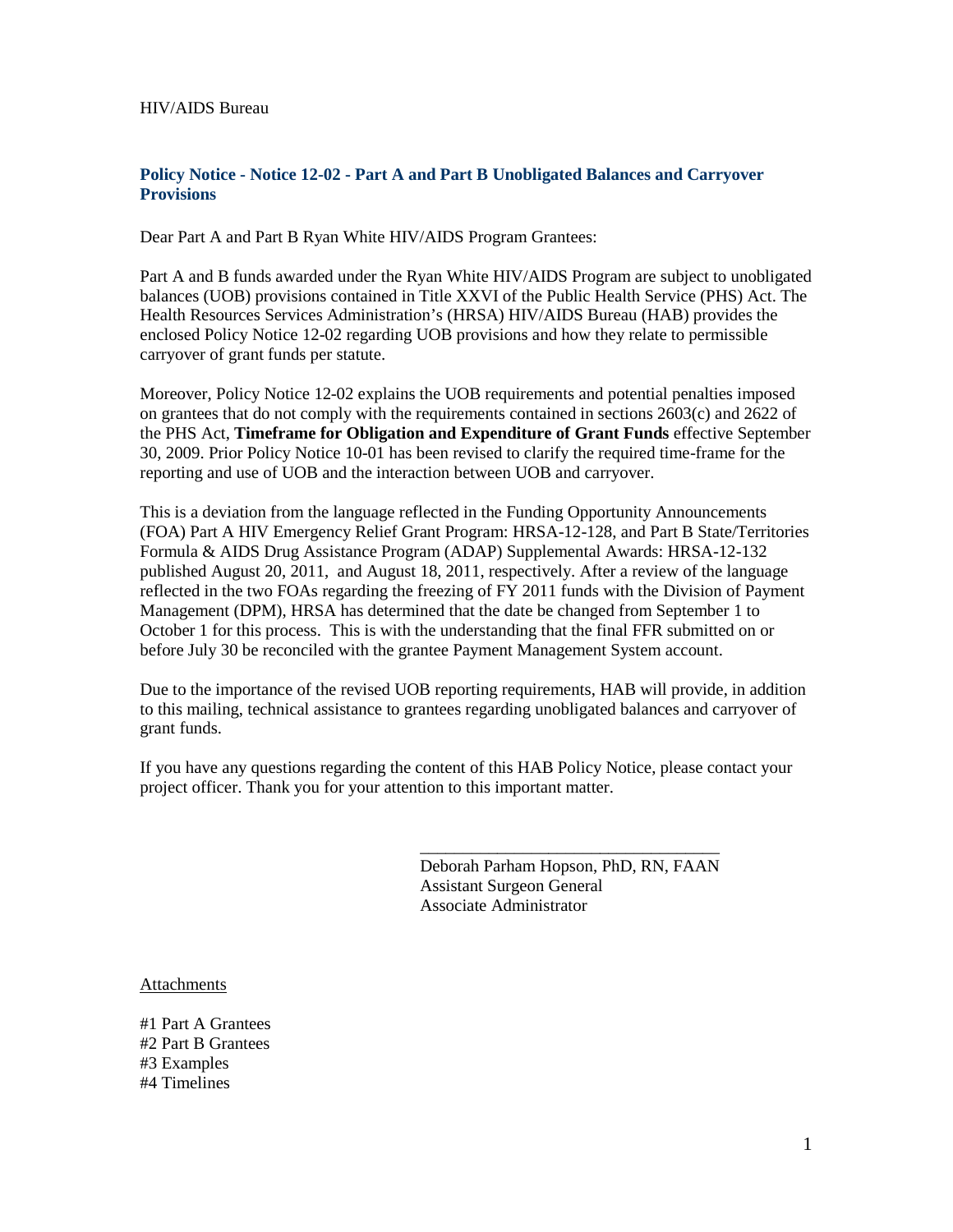### **Policy Notice 12-02: Part A and Part B Unobligated Balances and Carryover Provisions**

The purpose of all Ryan White HIV/AIDS Program funds is to ensure that eligible HIVinfected persons and families gain and/or maintain access to medical care. In accordance with the provisions of Title XXVI of the Public Health Service (PHS) Act, the following policy establishes guidelines for the unobligated balances (UOB) provisions affecting grantees under Parts A and B, including eligible metropolitan areas (EMAs), transitional grant areas (TGAs), States and United States Territories. It also explains the interaction between the UOB provisions and permissible carryover of grant funds.

### **Part A**

### **Formula Funds**

The Ryan White HIV/AIDS Program legislation requires that before the end of each grant year, a waiver to request carryover of unobligated formula funds is necessary regardless of the amount of remaining funds. A carryover waiver application, together with the estimated UOB, must be submitted to HRSA/HAB before the end of the grant year stating the purpose for which such funds will be expended during the carryover year. Once approved, carryover permits unobligated funds from one grant year to be added to funds in the following grant year.

Part A grantees must submit a waiver/carryover request **NO LATER THAN DECEMBER 31 OF EACH YEAR (with an automatic extension to the first workday following December 31, should it be a weekend or holiday). Failure to submit a timely carryover request and estimated UOB to HRSA will result in a grantee being ineligible to receive Ryan White HIV/AIDS Program Part A formula carryover funds.** If a grantee does not submit a carryover request by December 31 because there is no anticipated UOB, and then later identifies and reports Part A formula UOB on the final Federal Financial Report (FFR), the grantee is **not** eligible to submit a final Ryan White HIV/AIDS Program Part A carryover request, and no such request will be honored. If a waiver for carryover is approved, and, if at the end of the grant year, funds remain unobligated, the grantee can expend the approved UOB in accordance with the approved carryover waiver application.

The exact amount of unobligated funds must be reported on an FFR due annually **on JULY 30** after the end of the grant year. **NO EXTENSIONS WILL BE GRANTED**  FOR LATE SUBMISSION OF THE FINAL FFR. In addition, the grantee must submit a final carryover request with their final FFR or within 30 days of submitting the final FFR, containing the actual amount of UOB.

The timely submission of the final FFR is of critical importance to the successful administration of the Ryan White HIV/AIDS Program. Final FFRs are used by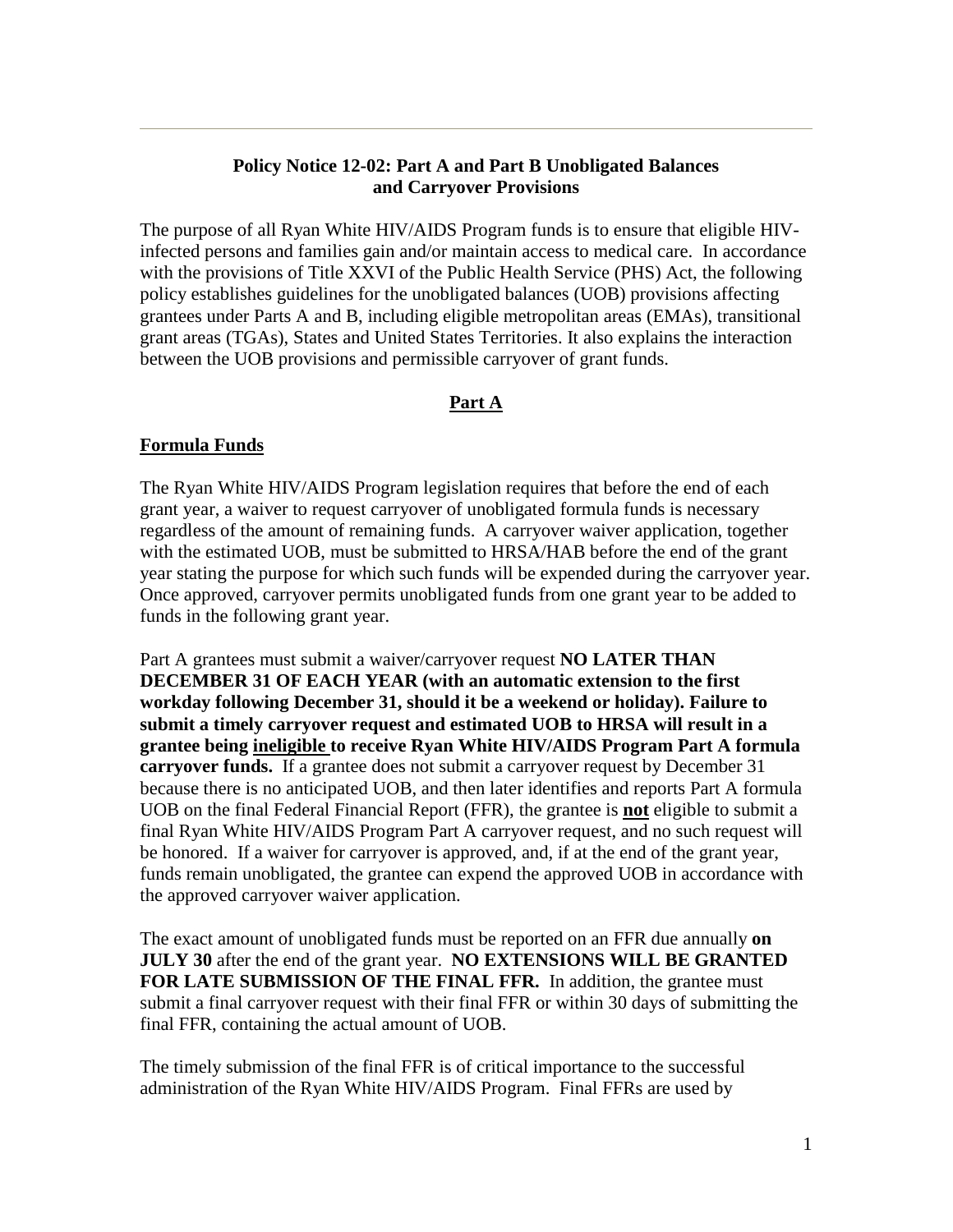HRSA/HAB to calculate statutory penalties; those penalties result in changes to the amounts of supplemental funds available for award in a subsequent fiscal year. Therefore, no final FFRs will be accepted after the due date of July 30, and grantees are put on notice that HRSA/HAB will utilize the grant balances available in the payment management system as of July 30 for the calculation of penalties. While UOB penalties are specific to UOB that exceeds five percent of the formula award, all grantees with UOB are subject to offset. An offset is a process in which reported unobligated funds that have not been approved for carryover are deobligated and utilized for future year supplemental awards, and the same amount of a grantee's UOB is reduced from the future year award.

Note that the carryover formula funds will be used in the year prior to the offset, reduction, and ineligibility, as those penalties cannot be taken until after the final FFR is submitted. A timeline that demonstrates the interactions between the grant years is included as Attachment #4.

*\*\*For a complete flowchart detailing Part A Grantees and UOBs, see Attachment #1\*\**

## **UOB Penalties**

If unobligated balances of formula award exceed five percent, two penalties are imposed:

- 1. Future year award is reduced by amount of UOB less the amount of approved carryover; and
- 2. The grantee is not eligible for a future year supplemental award

NOTE that like all other grantees with UOB, the amount of UOB not covered by a waiver for carryover is subject to an offset, described above.

**If the grantee reports unobligated formula funds of five percent or less, no penalties are imposed, although a future year award will be subject to offset. Please see the examples in Attachment #3.**

### **Supplemental Funds**

Under the Ryan White HIV/AIDS Program legislation, the Secretary has flexibility regarding supplemental funds. Grantees may not submit a carryover request for supplemental funds, which would permit those funds to be added to the subsequent grant year. Instead, UOB supplemental funds are subject to an offset. UOB supplemental funds do not make a grantee ineligible for a future year supplemental award.

Note that utilization of unused supplemental funds and the corresponding reduction will take place in the same grant year; as such actions are based on the final FFR due annually July 30 after the end of the grant year. **NO EXTENSIONS WILL BE GRANTED FOR LATE SUBMISSION OF THE FINAL FFR.**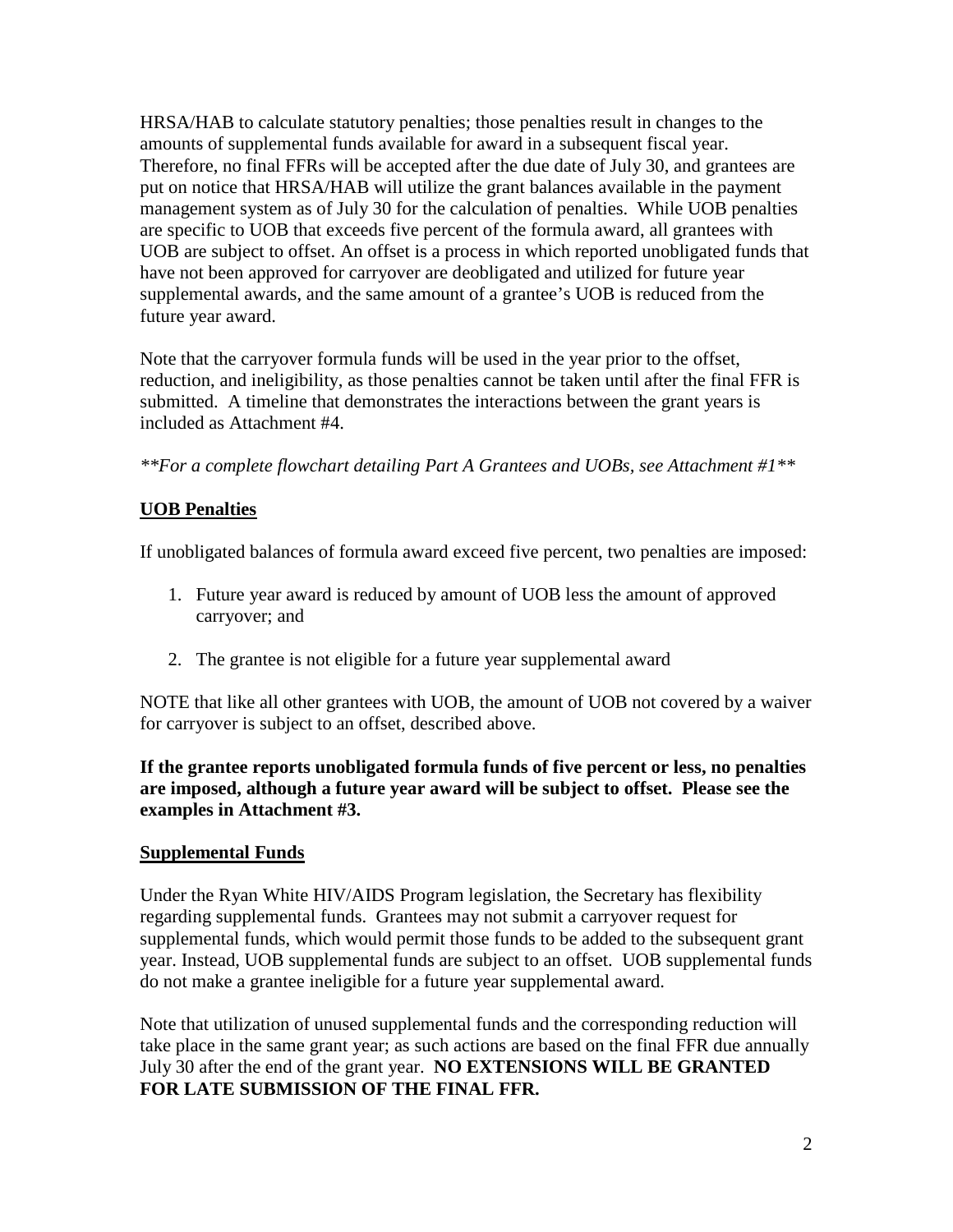### **Minority AIDS Initiative and Supplemental Funds**

The unobligated balance provision does not apply to funds granted through the Minority AIDS Initiative (MAI) under section 2693 of the PHS Act. All grantees must track MAI funds separately and may request carryover of MAI funds to address the disproportionate impact of HIV/AIDS on racial and ethnic minorities.

### **Part B**

The UOB Policy for Part B Formula, Supplemental and MAI funds is identical to the policy for Part A (see attachments), except that Part B grantees must submit a waiver and estimated carryover request **NO LATER THAN JANUARY 31 OF EACH YEAR**. Part B formula funds include the Part B Base and ADAP earmark formula awards; and supplemental funds include the ADAP Supplemental, Emerging Communities and Part B Supplemental awards. In addition, the following policy applies:

### **Drug Rebates**

The unobligated balance provision does not apply to funds from drug rebates under Part B. By law, drug rebate amounts are not considered part of the grant award and are not subject to the unobligated balances provisions. **Rebate funds should never be recorded as UOB on any FFR.** Rebates should be accounted for on the FFR not on line 10b. Instead, the total amount of rebates received during the reporting period should be identified under line 12 Remarks with attachment(s) as necessary. In accordance with  $45$ CFR section  $92.21(f)(2)$ , grantees must disburse rebates, and any earned interest on them, prior to requesting additional payments under their grant award. However, the Ryan White HIV/AIDS Program legislation has a specific exemption from the UOB penalties provision when grantees are unable to obligate grant funds because rebate funds must be obligated first. Grantees that would otherwise incur a penalty may request that the amount of the UOB equal to the amount of obligated rebate funds be carried forward to the next budget period without penalty. Such a request should accompany the final FFR and final carryover request due July 30, and no later than August 30. Any grantee that fails to request an adjustment based on rebate expenditures will be subject to the full UOB penalty.

*\*\*For a complete flowchart detailing Part B Grantees and UOBs, see Attachment #2\*\**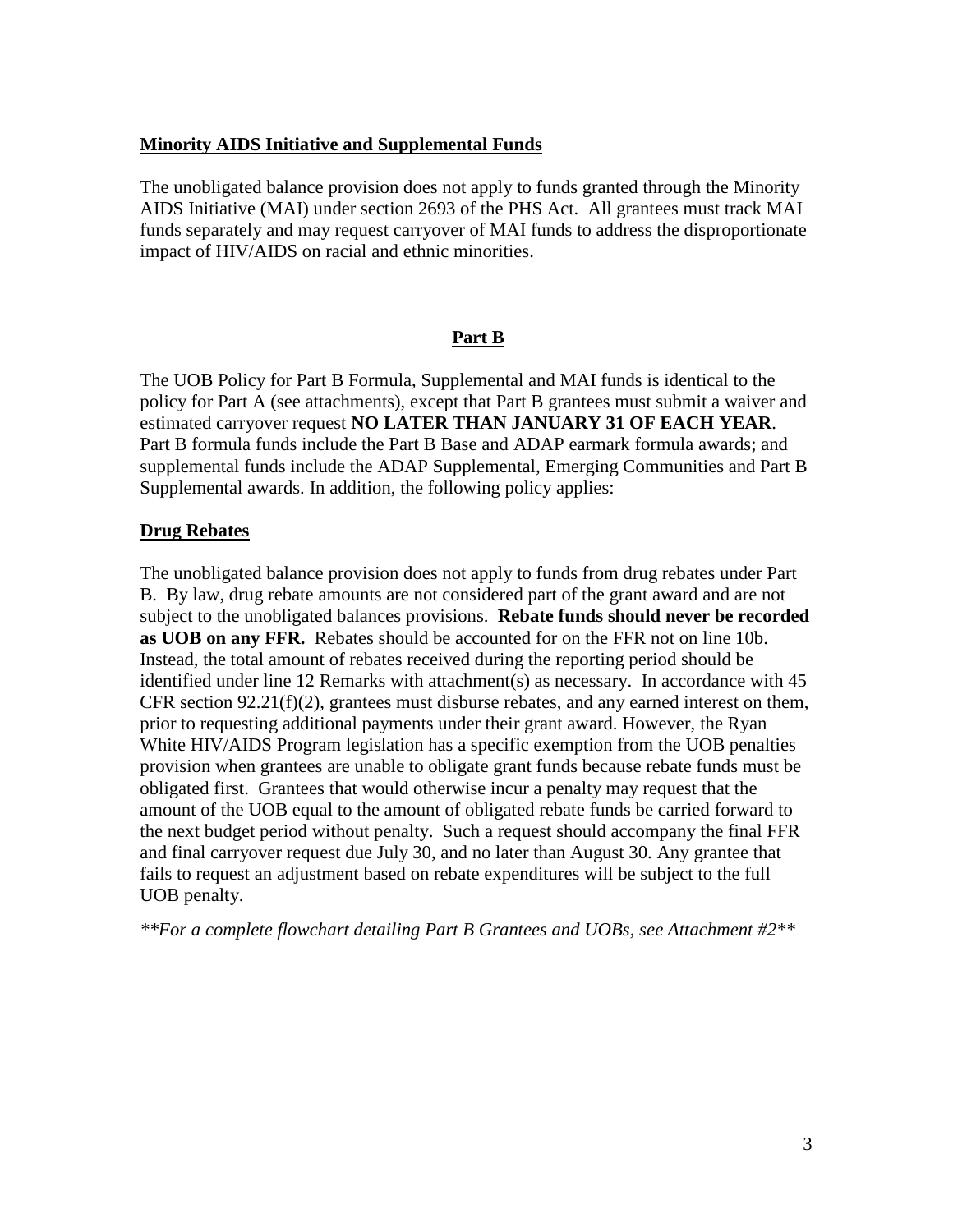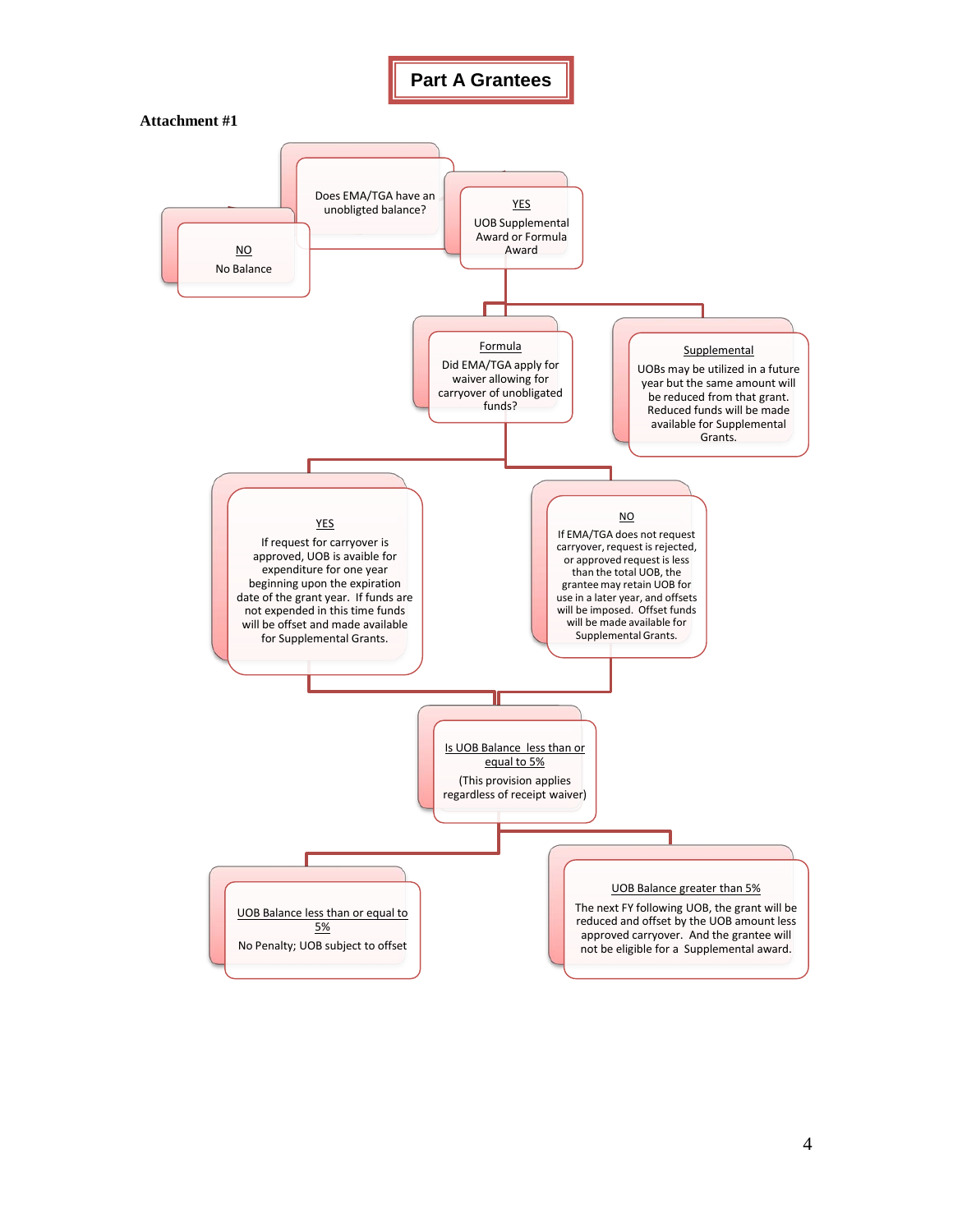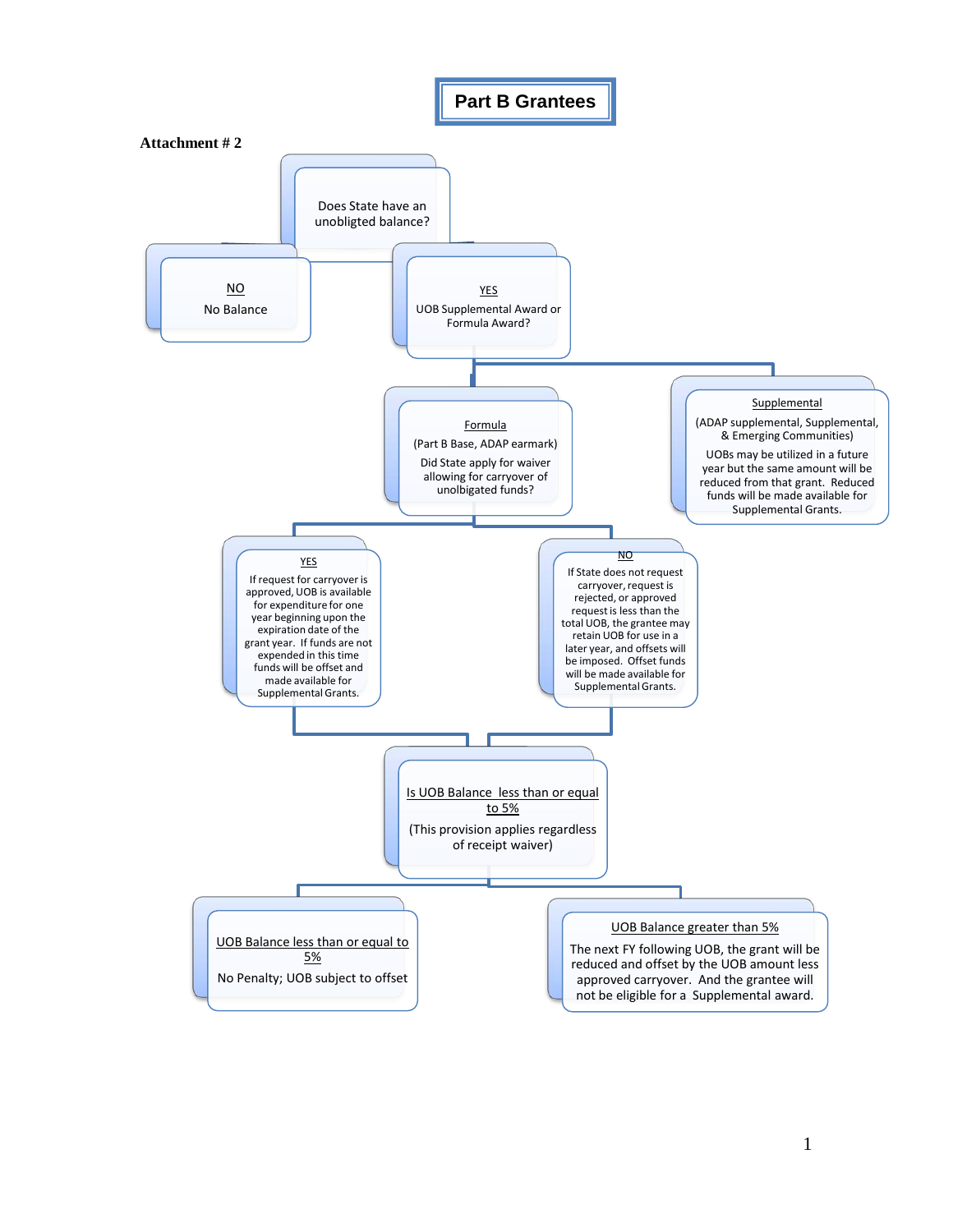### **Examples**

Examples of how the UOB penalties and carryover will apply in specific instances (note that the examples are based on the Part A funding cycle):

## **Example 1:**

- Grantee X is awarded \$1.0 million for grant period March 1, 2010 February 28, 2011.
- On or before December 31, 2010, Grantee requests a waiver and carryover of an estimated \$50,000 (FY 2010 into FY 2011), which is approved. The \$50,000 must be expended by February 28, 2012.
- Grantee submits a final FFR on July 30, 2011, that indicates a UOB for formula funds in the amount of \$50,000, which is 5 percent of the grant.
- Penalties imposed:
	- o None. The grantee is not subject to any penalties because the amount of formula UOB is 5 percent or less of the grant, regardless of request and approval for carryover.

# **Example 2:**

- Grantee X is awarded \$1.0 million for grant period March 1, 2010 February 28, 2011.
- On or before December 31, 2010, Grantee requests a waiver and carryover of an estimated \$80,000 (FY 2010 into FY 2011), which is approved. The \$80,000 must be expended by February 28, 2012.
- Grantee submits a final FFR on July 30, 2011, that indicates a UOB for formula funds in the amount of \$80,000, which is greater than 5 percent of the grant.
- Penalties imposed:
	- o Future year award (March 1, 2012 February 28, 2013) will be reduced by the amount of UOB less the amount of approved carryover: \$0;
	- o Future year (March 1, 2012 February 28, 2013) ineligible for supplemental award
- In addition, future year award (March 1, 2012 February 28, 2013) will be offset by the amount of the UOB less the amount of approved carryover: \$0.

# **Example 3:**

- Grantee X is awarded \$1.0 million for grant period March 1, 2010 February 28, 2011.
- On or before December 31, 2010, Grantee requests a waiver and carryover of an estimated \$50,000 in unobligated funds (FY 2010 in to FY 2011), which is approved. The \$50,000 must be expended by February 28, 2012.
- Grantee submits a final FFR on July 30, 2011 that indicates a UOB for formula funds in the amount of \$80,000 which is greater than 5 percent of the grant. The amount approved for carryover remains \$50,000.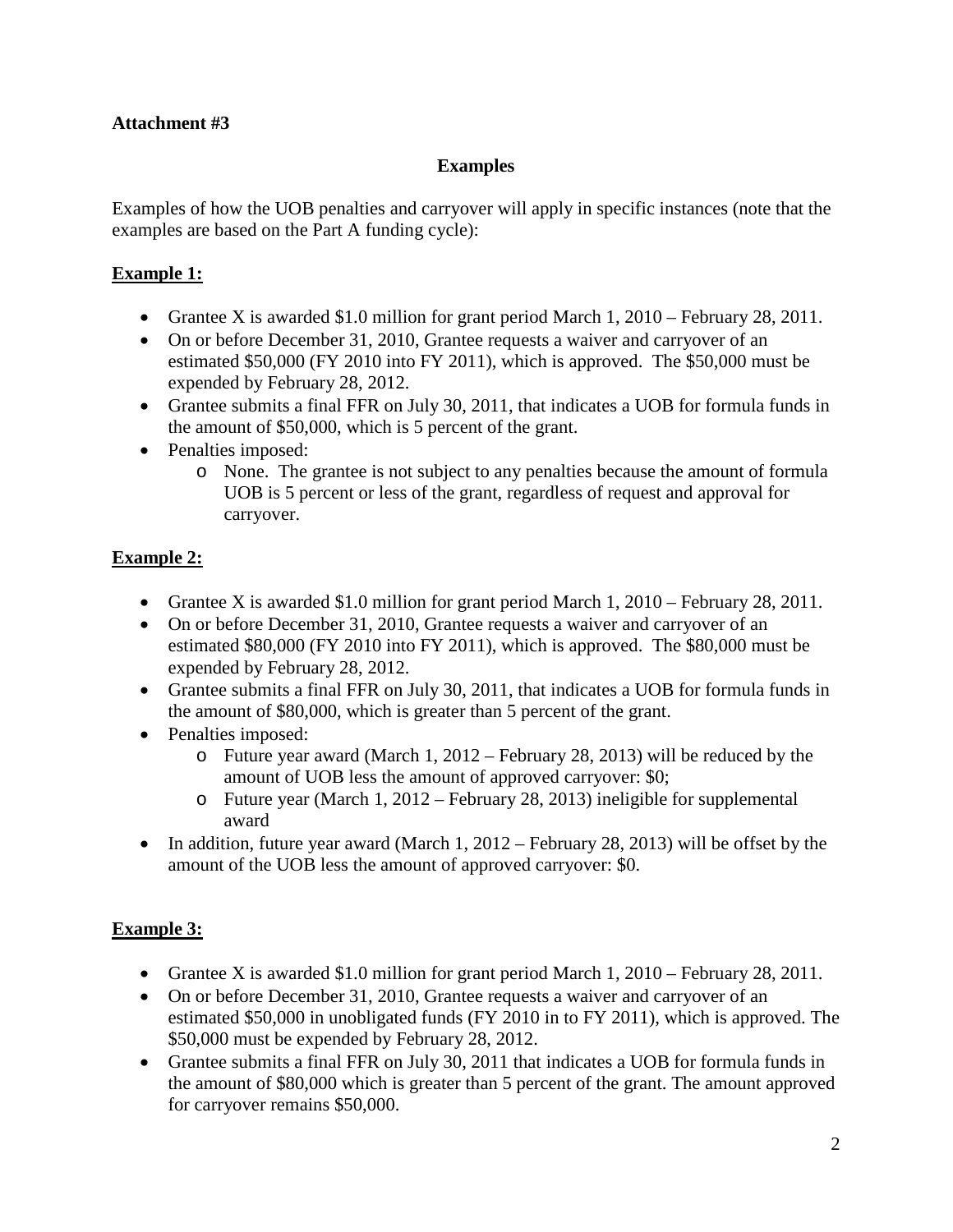- Penalties imposed:
	- o Future year award (March 1, 2012 February 28, 2013) is offset by the amount of UOB less the amount of approved carryover: \$30,000;
	- o Future year award (March 1, 2012 February 28, 2013) is reduced by the amount of UOB less the amount of approved carryover: \$30,000;
	- o Future year (March 1, 2012 February 28, 2013) ineligible for supplemental award.
	- o Because some of the UOB was not approved for carryover, expenditure of that portion is the same as with supplemental funds: the grantee may use the funds in a future year (March 1, 2012 – February 28, 2013), but the funds must be offset by the same amount, and the offset will be added to that same year's supplemental pool of funds.

# **Example 4:**

- Grantee X is awarded \$1.0 million for grant period March 1, 2010 February 28, 2011.
- Grantee does not anticipate a need for carryover, and does not submit any waiver or estimated carryover request as of December 31, 2010.
- Grantee submits a final FFR on July 30, 2011 that indicates a UOB for formula funds in the amount of \$50,000, which is 5 percent of the grant.
- Penalties imposed:
	- o None. The grantee is not subject to any penalties because the amount of formula UOB is 5 percent or less of the grant, regardless of request and approval for carryover.
	- o Because the UOB was not approved for carryover, expenditure is the same as with supplemental funds: the grantee may use the funds in a future year (March 1, 2012 – February 28, 2013), but the funds must be offset by the same amount, and the offset will be added to that same year's supplemental pool of funds.

# **Supplemental Funds**

- Grantee X is awarded \$1.0 million for grant period March 1, 2010 February 28, 2011.
- Grantee reports UOB supplemental funds on a final FFR submitted July 30, 2011; the grantee may retain those funds for use in the next following grant year, March 1, 2012 – February 28, 2013.
- That same future grant year's supplemental award (March 1, 2012 February 28, 2013) will be reduced by the amount of the UOB supplemental funds.